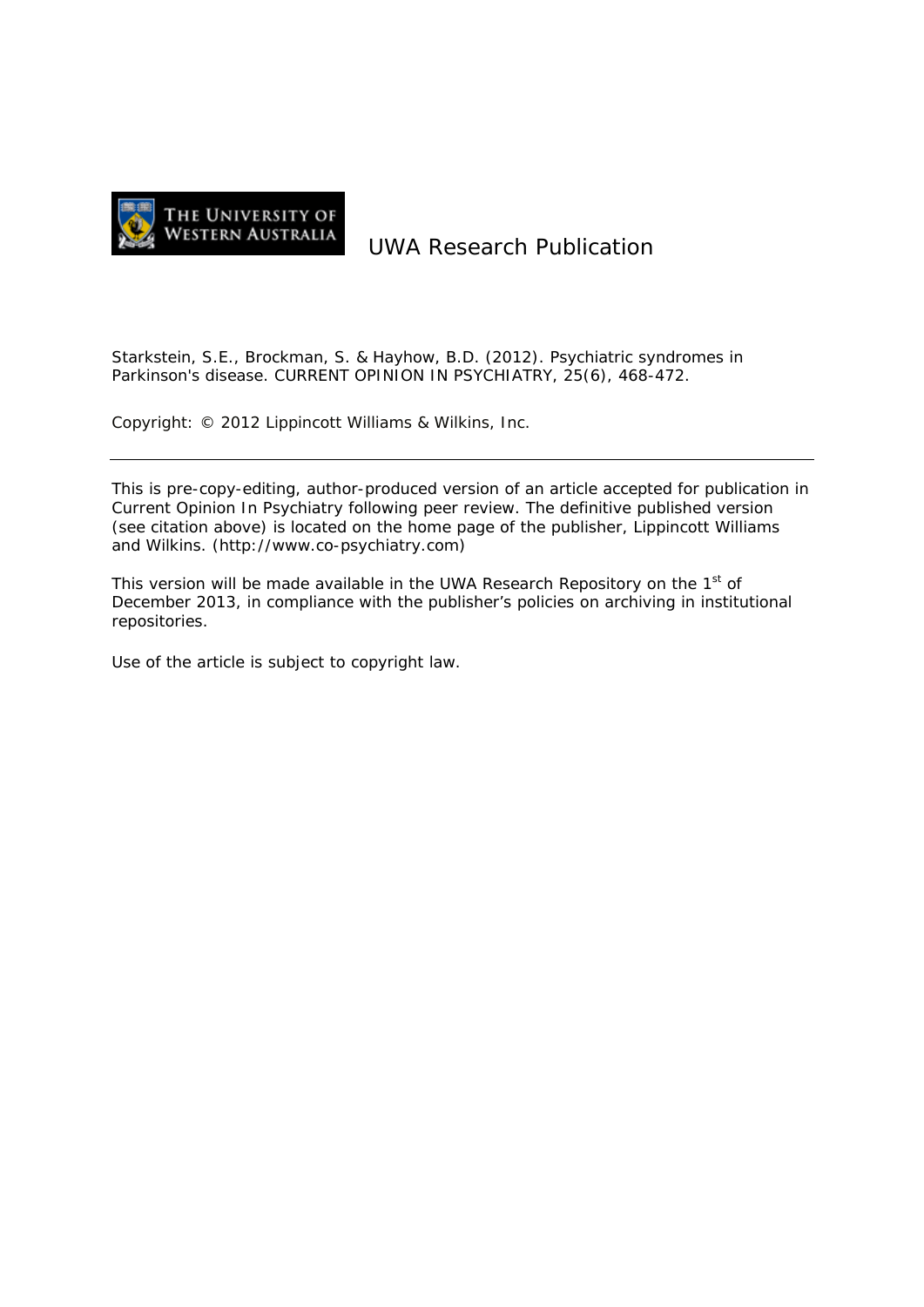# **Psychiatric syndromes in Parkinson's disease**

Sergio E. Starkstein, Simone Brockman, Bradleigh D. Hayhow School of Psychiatry and Neurosciences, University of Western Australia Western Australia, Australia

**Acknowledgments**: This article has been partially supported from grants from NHMRC (Australia),

and the Michael J. Fox Foundation (USA).

**Conflicts of interests**: There are no conflicts of interest

Send correspondence to: Professor Sergio Starkstein School of Psychiatry University of Western Australia Fremantle Hospital T-7 Phone: 61-8-9431-2013 E-mail: [Sergio.starkstein@uwa.edu.au](mailto:Sergio.starkstein@uwa.edu.au)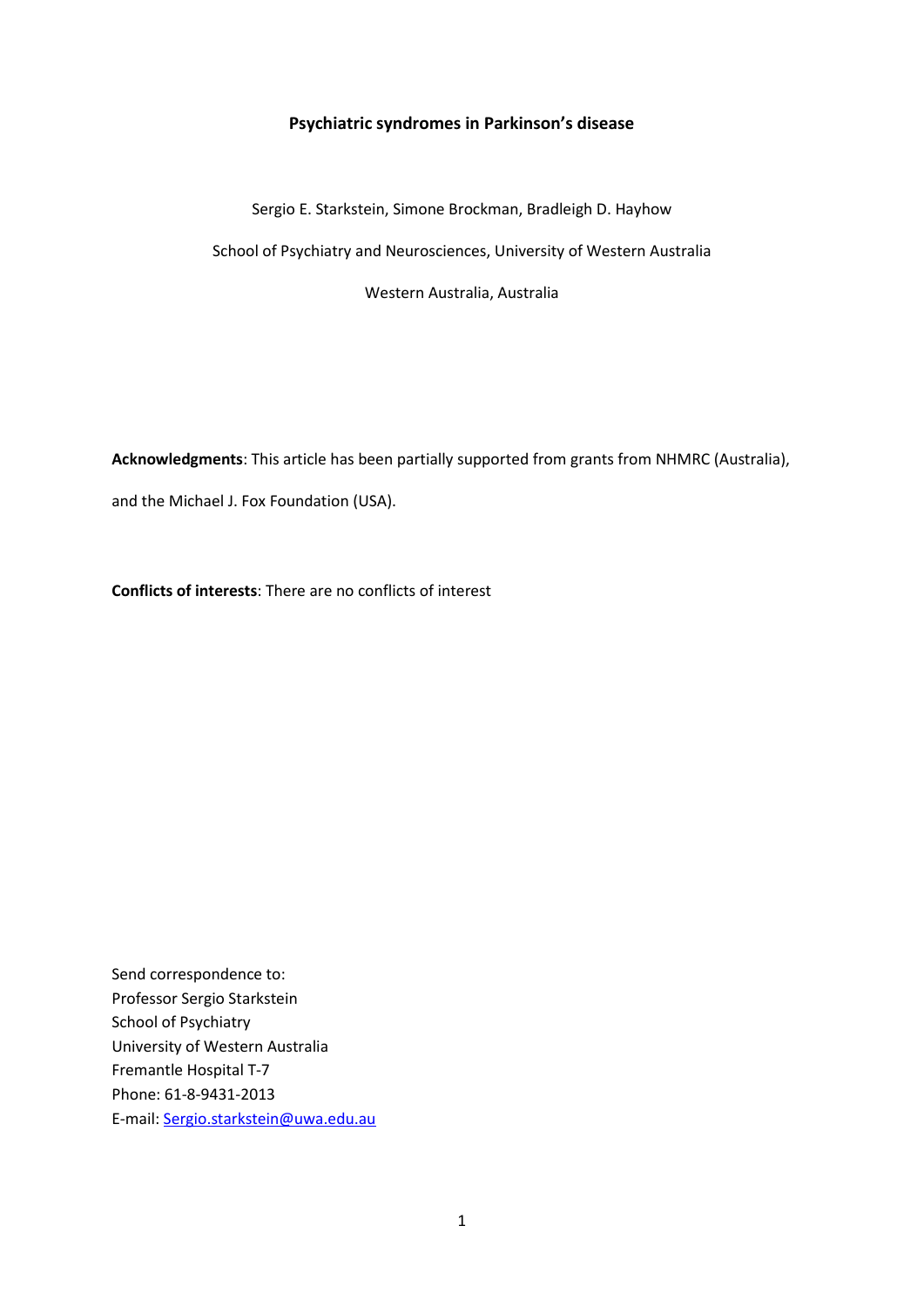#### **Abstract**

#### **Purpose of review**

To examine progress about relevant behavioural and psychiatric disorders in Parkinson's disease (PD), such as depression, apathy, psychosis, and impulse control disorder.

## **Recent findings**

Several recent studies have characterized the phenomenology of depression in PD, and randomized controlled trials have demonstrated the efficacy of tricyclics, selective serotonin reuptake inhibitors (SSRIs) and psychotherapy for depression in PD. Apathy is a valid behavioural syndrome in PD and is associated with depression and cognitive deficits. Psychosis is highly prevalent in the late stages of the disease, but there are few effective therapeutic modalities for this psychiatric condition. Impulse control disorders are also relatively frequent in PD, and are associated with co-morbid psychiatric disorders.

## **Summary**

Standardized criteria should be used to diagnose depression and apathy in PD. Psychotherapy and pharmacotherapy are useful treatment modalities for affective disorders in PD. Clozapine is still the most effective, albeit rarely used, treatment for psychosis in PD. Impulsive control disorders are relatively frequent in PD and all patients should be screened for this complex disorder.

## **Key-words**

Parkinson's disease, depression, apathy, psychosis, impulse control disorders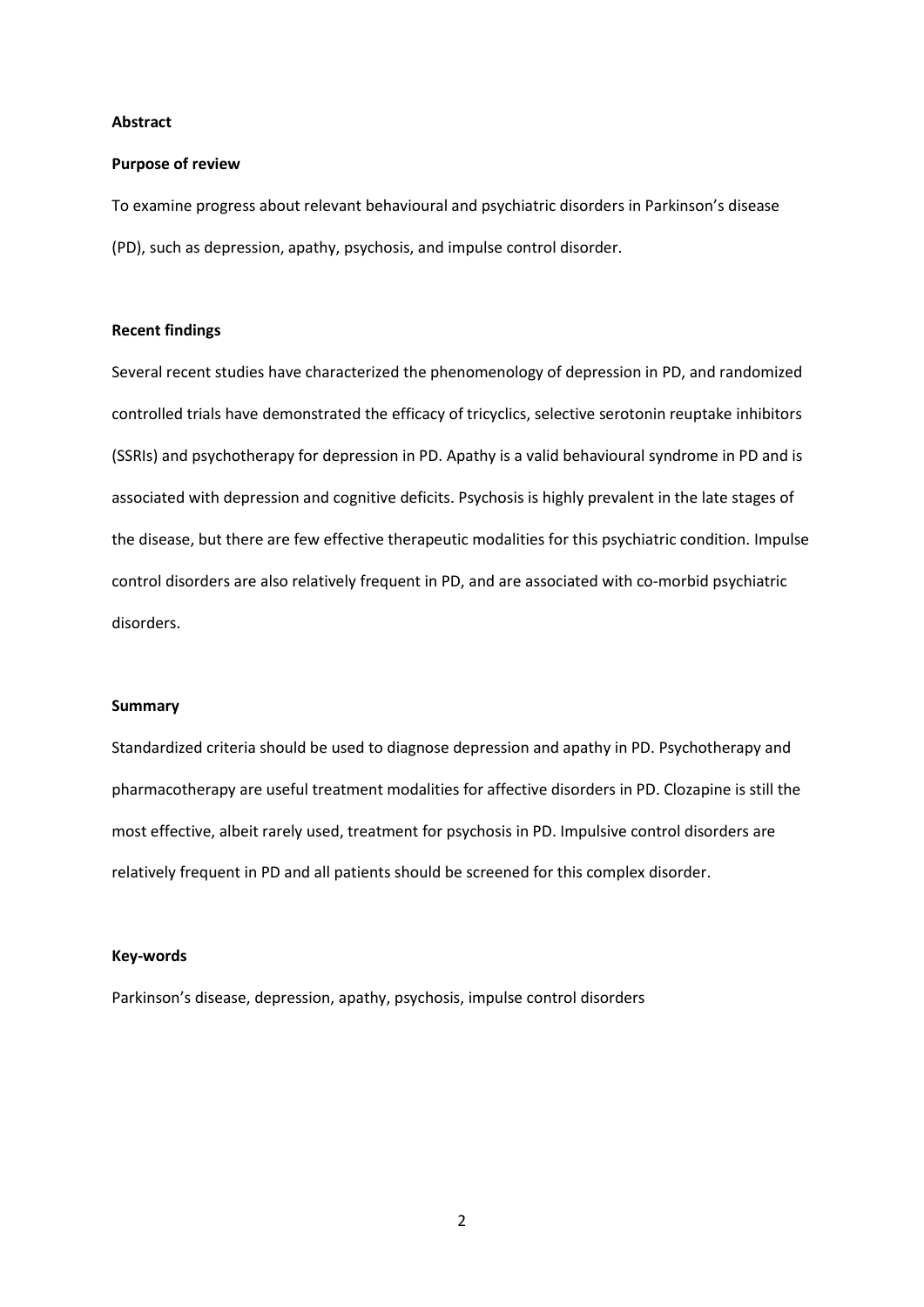#### **INTRODUCTION**

The past 20 years have witnessed a geometric increase in studies about the phenomenology, epidemiology, clinical correlates, mechanism and treatment of psychiatric syndromes in Parkinson's disease (PD). This review will provide recent information on advances in depression, apathy, psychosis and impulsive behaviours.

# **RECENT ADVANCES IN DEPRESSION**

Depression is found in about 20 to 40% of cross-sectional samples with PD [\(1\)](#page-12-0), and is associated with a faster cognitive and functional decline, and a faster progression along the stages of the illness [\(2\)](#page-12-1).

# **Phenomenology**

The diagnosis of depression in PD is complicated by the overlap between physical symptoms of PD and psychological symptoms of depression. To clarify this overlap and provide clear diagnostic guidelines, Starkstein and co-workers [\(3\)](#page-12-2)\* examined the validity of specific criteria for depression in a series of 259 patients with PD. Using latent class analysis and structured psychiatric interviews, the authors found that all 8 DSM-IV criteria for major depression identified a class of patients with a high frequency of depressive symptoms, suggesting that DSM-IV criteria for major depression may be used unmodified in PD. There was a second class with a low frequency of all depressive symptoms, demonstrating that the presence of motor symptoms in PD does not "inflate" the rate of symptoms of depression. Finally, there was a third class with an intermediate frequency of depressive symptoms, which included patients meeting DSM-IV criteria for major depression, minor depression, or dysthymia. Patients in the classes with severe or moderate depression had a significantly higher frequency of apathy as compared to the class with no depression, and there was a graded increase in anxiety symptoms (more common in the class with severe depression).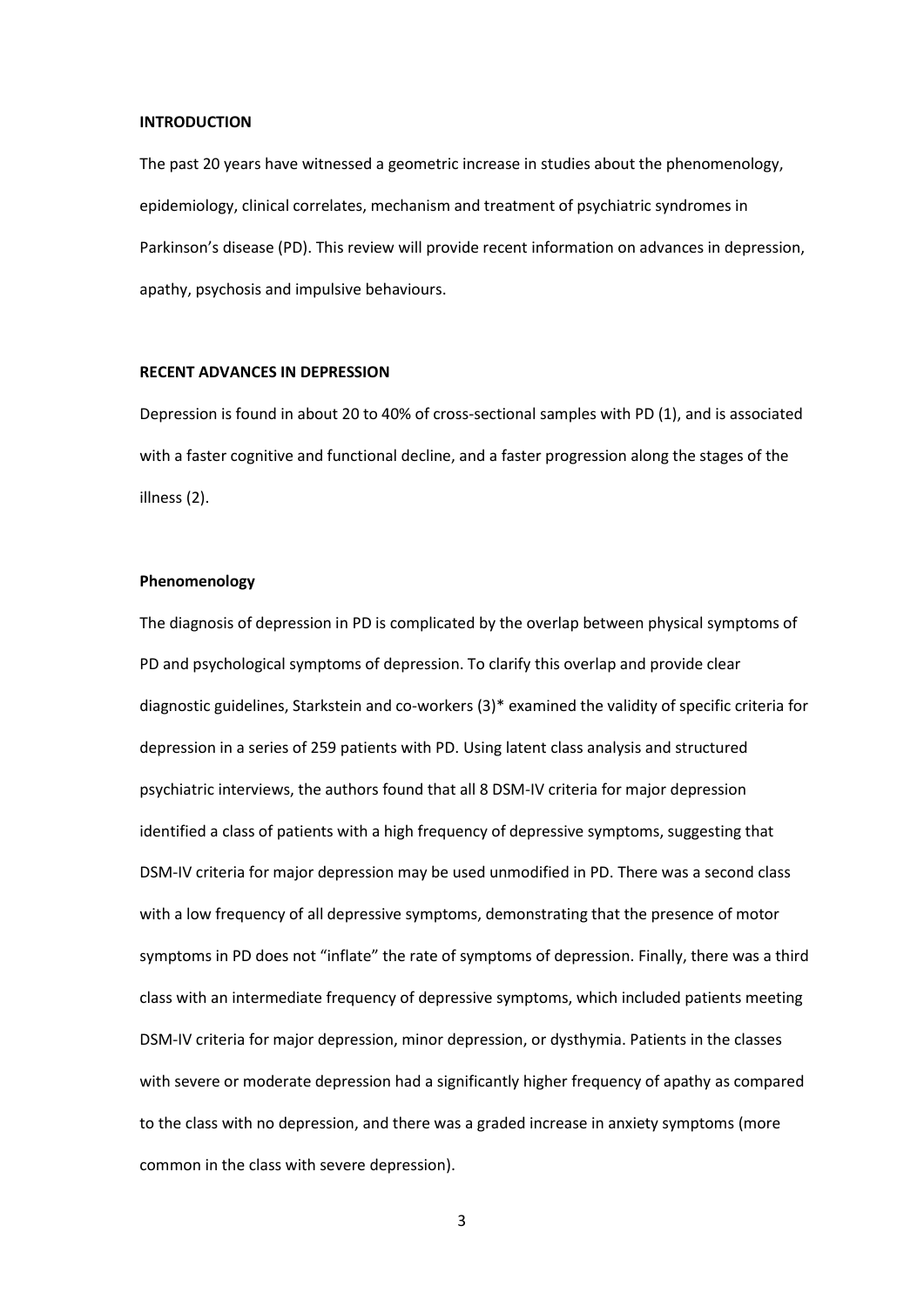Brown and co-workers [\(4\)](#page-12-3) examined the presence of subtypes of PD based on the presence of anxiety and depression using latent class analysis. The study identified four classes. The largest class (60% of participants) was characterized by low levels of both anxiety and depression. A second class included 22% of the sample and showed prominent anxiety, whilst the remaining two classes showed high possibilities of core symptoms of depression, one with associated anxiety symptoms and the other with associated apathy symptoms. Longitudinal studies are needed to examine the stability of the latent classes identified by Starkstein's and Brown's studies.

The potential overlap between parkinsonism and psychological symptoms of depression was recently examined in a study that recruited participants to a randomised controlled trial (RCT) of nortriptyline and paroxetine [\(5\)](#page-12-4). The authors found that treatment responders showed significant improvements on depressed mood, middle insomnia, loss of interest and somatic anxiety. Furthermore, responders showed a 50% improvement on 15 of the 16 HAM-D items, suggesting that all symptoms of depression may be used for diagnosis in PD.

#### **Treatment of depression**

Several RCTs using pharmacotherapy or psychotherapy for depression in PD have been recently reported. Dobkin and co-workers [\(6\)](#page-12-5) carried out the first RCT of cognitive behavioural therapy (CBT) in PD with depression. Participants in the active arm received 10 weekly individual sessions of manualized CBT, which consisted of exercises, behavioural activation, thought monitoring and restructuring, relaxation training, worry control, sleep hygiene and specific education sessions for caregivers. The placebo arm consisted of clinical monitoring only. The main finding was that patients receiving CBT showed a significantly greater reduction on depression scores than the placebo group, with a treatment response of 56% for CBT and 8% for placebo. Moreover, CBT was also related with improvements on secondary outcome measures such as anxiety, social functioning, and motor problems. One limitation is that the mean Hamilton Depression Scale (HAM-D) score at the final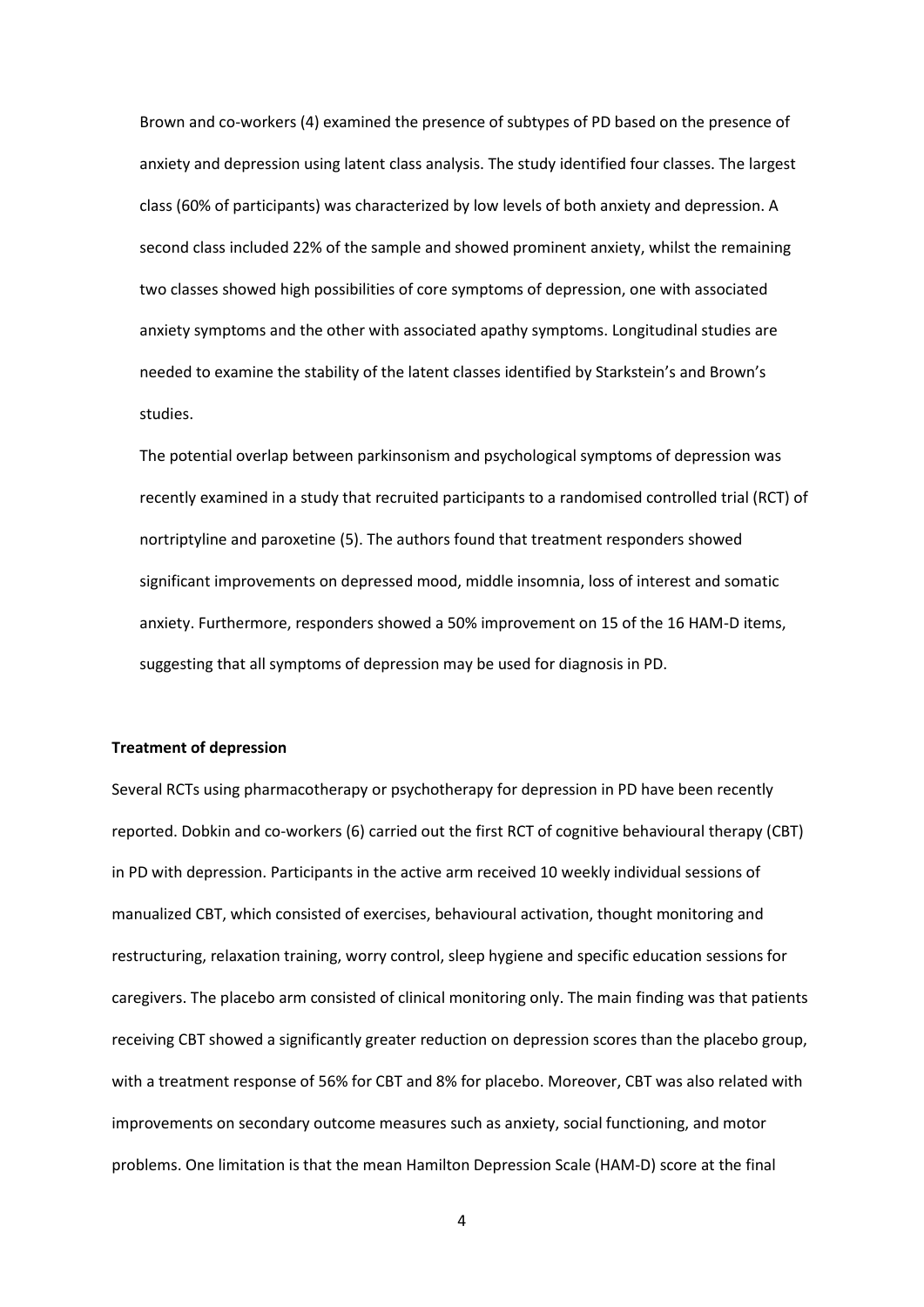assessment for the CBT group was 13 points, suggesting that a subgroup of patients still had moderate depression. Future studies should also examine the efficacy of CBT among PD patients with early dementia or severe depression, which were excluded from the trial. Weintraub and co-workers [\(7\)](#page-12-6) examined the efficacy of the selective norepinephrine reuptake inhibitor atomoxetine in a RCT that included 55 depressed PD patients. The group receiving atomoxetine showed significant improvements on secondary outcome measures such as global cognition and daytime sleepiness, but not on depression. The efficacy of the dopamine agonist pramipexole (0.125mg to 1mg) to treat depression in PD [\(8\)](#page-13-0) was examined in a multi-centre 12-week RCT. There was a significant decline in depression scores in the pramipexole group which remained significant after adjusting for motor improvement. Nevertheless, the adjusted mean difference on depression scores between the active and placebo groups was of only 2 points, which is of unclear clinical significance. The rate of responders was 38% in the pramipexole group and 23% in the placebo group (p < 0.01), suggesting that most PD patients with mild or moderate depression do not respond to pramipexole. Tolerability was good, and more frequent dyskinesias in the pramipexole group were the only difference in terms of side-effects as compared with placebo. SSRIs are the most commonly used antidepressants in PD, but recent studies suggest that tricyclic antidepressants have the same or even higher efficacy. Devos and co-workers [\(9\)](#page-13-1) compared the efficacy of desipramine (up to 75 mg/d) and citalopram (up to 20 mg/d) in a 4-week RCT that included 40 patients with PD and major depression. Both antidepressants showed significant efficacy over placebo for depression, but all three groups showed significant improvements on anxiety scores. Relevant adverse events were reported by 2 patients on citalopram and 1 patient on desipramine, but acceptability for citalopram was twice as high as that for desipramine. Menza and co-workers [\(10\)](#page-13-2) carried out an eight-week RCT that compared nortriptyline (up to 75 mg/d), paroxetine (up to 37.5 mg/d) and placebo. The study included 52 PD patients with major depression or dysthymia. The main finding was that nortriptyline was significantly more effective than both paroxetine and placebo, whilst paroxetine was no more effective than placebo. The rate of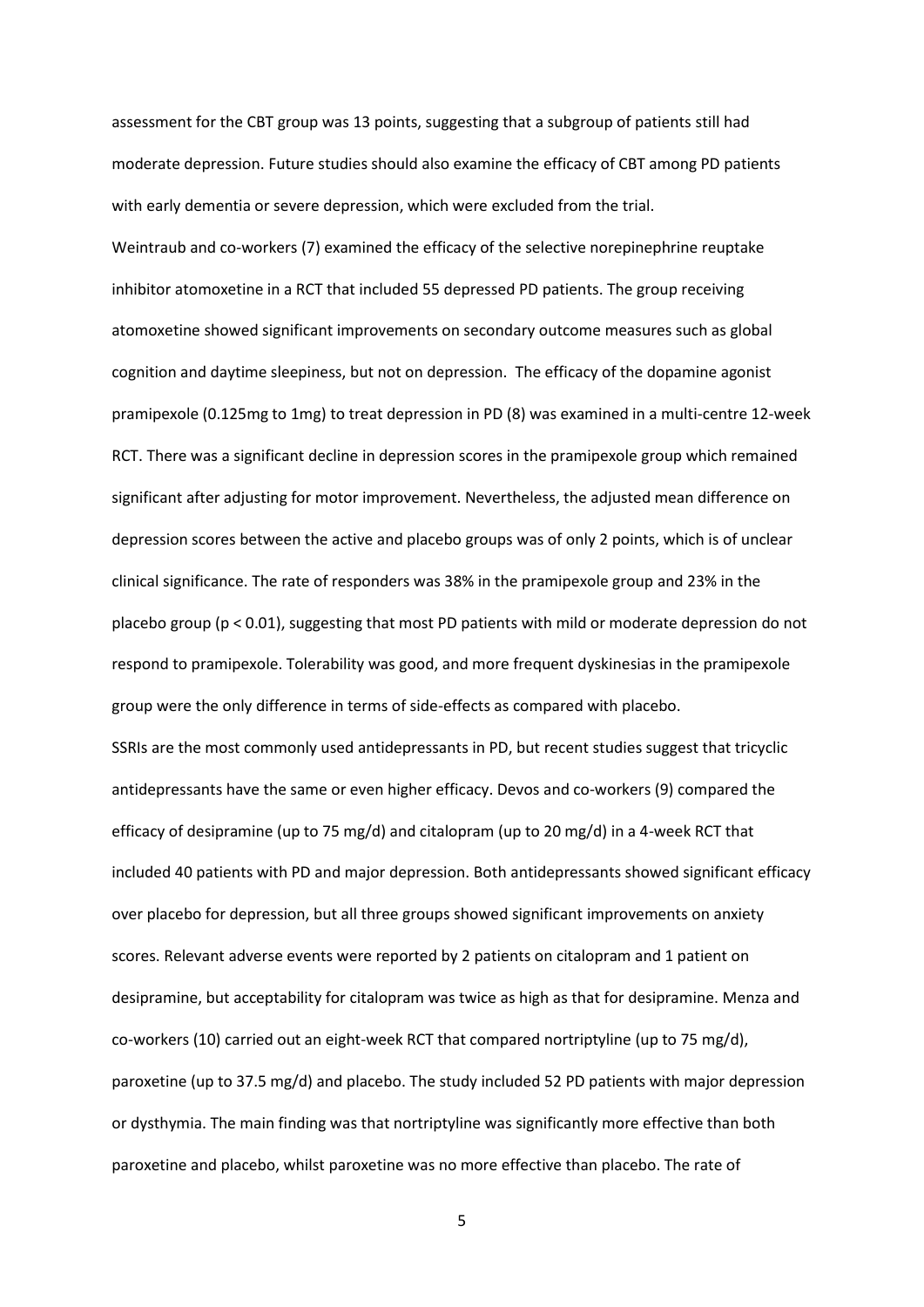responders was 53% for nortriptyline, 11% for paroxetine and 24% for placebo. Patients on nortriptyline also showed significant improvements on secondary outcome measures, such as quality of life, sleep, and anxiety, but there were no significant between-group differences on UPDRS-motor and cognition scores. Side effects on nortiptyline were mild to moderate, and acceptability was comparable among the three groups. Another interesting finding from this study [\(11\)](#page-13-3) was that responders showed higher baseline scores on measures of executive functions, speed of processing, and verbal memory. On the other hand, treatment responders did not show improved cognition at the end of the trial as compared to non-responders. Given that this study excluded patients with dementia, a ceiling effect cannot be ruled out. Another study provided further support for the use of tricyclics in PD. Paumier and co-workers [\(12\)](#page-13-4)\* found that patients with early PD treated with amitriptyline showed a significant delay in starting dopaminergic treatment as compared to patients with early PD on no tricyclics. A recent 12-week RCT compared the efficacy of paroxetine (up to 40 mg/d) and venlafaxine (up to 225 mg/d) in 115 PD patients with either major depression, minor depression or dysthymia [\(13\)](#page-13-5)\*\*. At the end of the study, both paroxetine and venlafaxine showed greater efficacy than placebo. However, the remission rate was not significantly different (44% for paroxetine, 37% for venlafaxine and 32% for placebo, whilst response rates were 68%, 53% and 44%, respectively). Venlafaxine was associated with a significant increase in mean blood pressure, whilst paroxetine was associated with significant weight gain. Future studies will have to clarify the usefulness of paroxetine to treat depression in PD. The Movement Disorders Society (MDS) taskforce on evidence-based medicine [\(14\)](#page-13-6) suggested pramipexole to be *efficacious* (i.e. evidence shows that intervention has a positive effect on studies outcomes). Nortriptyline and desipramine were considered *likely efficacious* (i.e. evidence suggests, but is not sufficient to demonstrate a positive effect on studies outcome). There were no major concerns with regards to safety, provided tricyclics were used at moderate doses. On the other hand, there was insufficient evidence for amitriptyline, citalopram, sertraline, paroxetine, fluoxetine, atomoxetine and rTMS.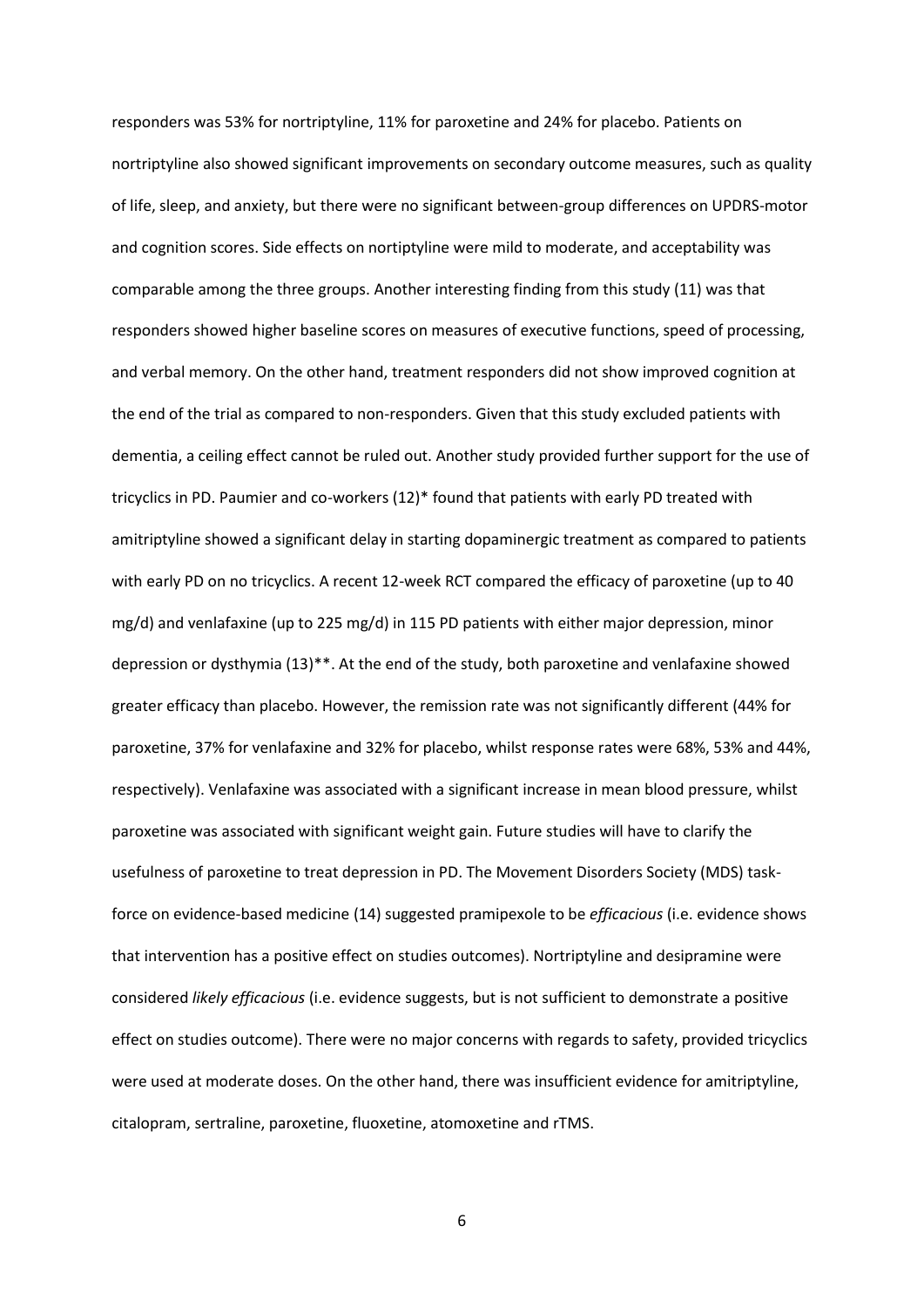There is a single RCT that examined the efficacy of repeated transcranial magnetic stimulation (rTMS) for depression in PD. Pal and co-workers [\(15\)](#page-14-0) applied a 10-day course of left prefrontal sub threshold rTMS or sham treatment in a sample of 22 patients with mild or moderate depression. Patients receiving active treatment showed a significant decrease in depression scores over time, whilst no changes on depression scores were observed in the sham group. Unfortunately, the authors did not compare depression score changes between the active and sham groups. The treatment response was 75% for the active group and 20% for the sham group, but the criterion for "response" was not specified.

# **RECENT ADVANCES ON APATHY**

Apathy is a common finding in PD as is usually associated with increased depression and cognitive deficits. Its mechanism remains poorly understood, and no effective treatments have been identified.

#### **Diagnosis and correlates of apathy**

Apathy has been increasingly recognized as a common behavioural problem in PD. There are a variety of apathy rating scales that have been developed during the past 10 years, but standardised diagnostic criteria and valid diagnostic interviews are still lacking. Starkstein and co-workers [\(16\)](#page-14-1) assessed the validity and nosological position of apathy in a study that included 164 patients with PD. Apathy was assessed with the Apathy Scale, and diagnoses of apathy were generated using a validated algorithm and diagnostic criteria. The study showed a strong agreement between diagnostic criteria and expert clinical diagnosis. Moreover, apathy in PD identified a group of patients with relatively more severe depression and greater functional deficits, but neither dementia nor depression is sufficient to produce apathy in PD. Dujardin and co-workers [\(17\)](#page-14-2) reported that among PD patients without depression or dementia, apathy was a significant predictor of dementia. Similarly, Reijnders and co-workers [\(18\)](#page-14-3) reported a significant association between apathy and both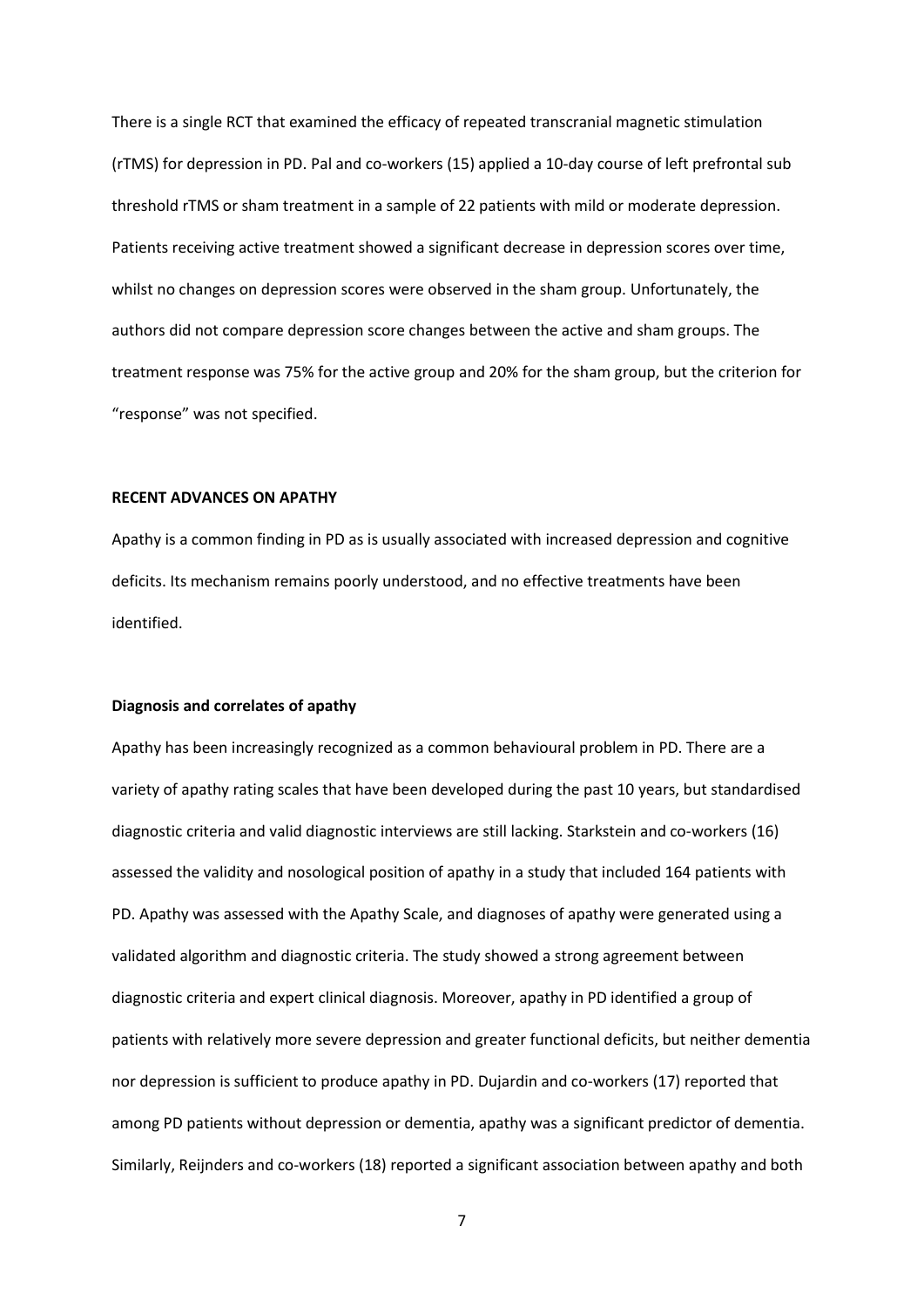decreased cognitive functioning and more severe depression[\(18,](#page-14-3) [19\)](#page-14-4). Using structural MRI they found that higher apathy scores were significantly correlated with low grey matter density in bilateral precentral, inferior parietal, and inferior frontal gyry, insula, and the right posterior cingulate and right precuneus.

## **RECENT ADVANCES IN PSYCHOSIS**

Psychosis in PD has an overall prevalence of about 20 to 40% [\(19\)](#page-14-4) and is associated with older age, use of antiparkinsonian medication, presence of dementia, more severe parkinsonism and comorbid depression. A recent longitudinal study that included patients in the early stages of PD [\(20\)](#page-14-5) showed a 1-year prevalence of psychosis of 3%, increasing to 7.7% two years later. The main predictors of psychosis were longer disease duration and use of dopamine agonists, but the study was limited by not controlling for the intake of antiparkinsonian medication during the follow-up period. Forsaa and co-workers [\(21\)](#page-14-6) conducted a 12-year prospective longitudinal cohort study of 230 community based individuals with PD. By the end of the study 60% of the patients had developed psychotic symptoms, and the baseline independent predictors of psychosis were a higher age at onset of PD, a higher use of antiparkinsonian medication, and the presence of REM sleep behavioural disorder.

#### **Diagnosis of psychosis in PD**

The MDS task force on PD Rating Scales labelled the following instruments as *recommended* to assess psychotic symptoms in PD: the Neuropsychiatric Inventory, the Brief Psychotic Rating Scale, the Positive and Negative Syndrome Scale, and the Schedules for Assessment of Positive Symptoms [\(22\)](#page-14-7). The Parkinson's Psychosis Rating Scale, the Parkinson's Psychosis Questionnaire and the Clinical Global Impression Scale were labelled as *suggested*. The recommended scales should be accompanied by a global measure of severity focused on psychosis. Nevertheless, the task force concluded that a new scale should be specifically developed to assess psychotic symptoms in PD.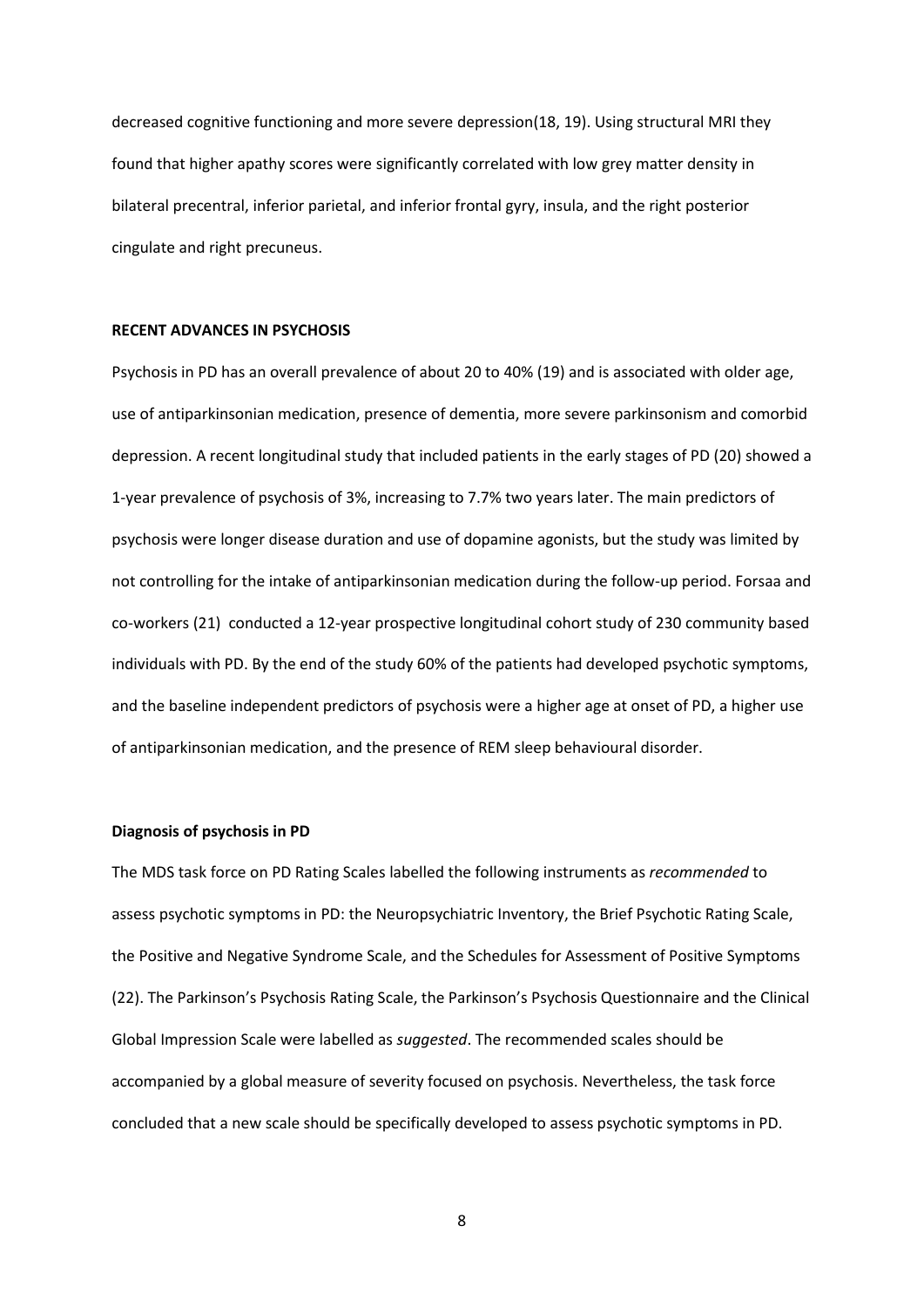#### **Treatment of psychosis in PD**

Weintraub and co-workers [\(23\)](#page-14-8)\*\* examined the frequency and type of antipsychotic medication generally used in PD. This retrospective study included estimates from about 60,000 individuals with PD from the Veterans Administration system. About half of the patients with psychosis were prescribed antipsychotic medication, and the drug most commonly used was quetiapine, followed in frequency by risperidone, aripiprazole, olanzapine, ziprazidone, and clozapine. Surprisingly, 7% of patients received treatment with typical neuroleptics, and only 2% were on clozapine; the only atypical neuroleptic with established efficacy in PD. There was a decrease in use of olanzapine and risperidone over time, with increases in quetiapine and ziprazidone use. These findings suggest a shift to use better tolerated antipsychotics, albeit with questionable efficacy. The MDS task-force on treatment for non-motor symptom in PD [\(14\)](#page-13-6) suggested that clozapine should be considered *efficacious* and its risk acceptable provided there is specialized monitoring. On the other hand, there was *insufficient evidence* for the use of quetiapine, whilst olanzapine was considered *unlikely efficacious*.

#### **RECENT ADVANCES IN IMPULSE CONTROL DISORDERS (ICD)**

Impulse Control Disorders (ICD) include pathological gambling, compulsive shopping, compulsive sexual behaviour, and binge eating, and these behavioural problems have been reported in about 14% of patients with PD [\(24\)](#page-15-0).

#### **Epidemiology and comorbidity of ICD**

Few studies have examined the longitudinal evolution of ICD in PD. Avila and co-workers [\(25\)](#page-15-1) followed a series of 25 PD patients with ICD for a median of 12 months. They found that 15 of 25 patients (83%) who decreased their dopaminergic treatment had a partial or full remission of ICD. Weintraub and co-workers [\(26\)](#page-15-2) found a significant association between ICD and use of amantadine, whilst Voon and co-workers [\(27\)](#page-15-3)<sup>\*\*</sup> found ICD to be associated with greater functional impairment,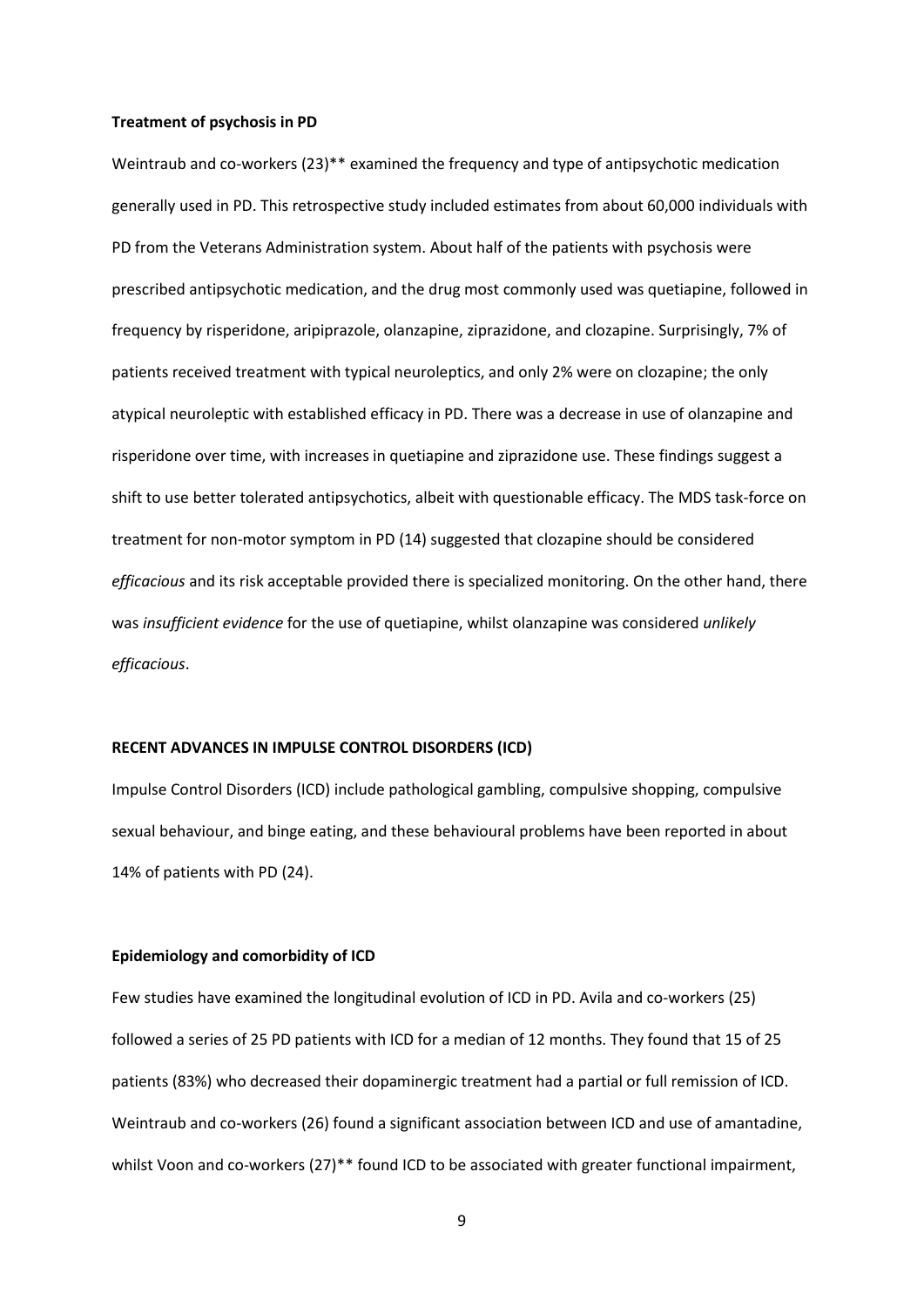more severe depression and anxiety, greater obsessive-compulsive symptoms, and greater impulsivity, suggesting that psychiatric comorbidity may contribute to the development of ICD in PD.

# **Mechanism of ICD in PD**

Cilia and co-workers [\(28\)](#page-15-4) examined the neural network that may characterize pathological gambling in a study that included 15 PD patients with pathological gambling and 15 patients without pathological gambling who underwent a resting single photon emission tomography scan. Patients with pathological gambling showed reduced perfusion in the right ventrolateral prefrontal cortex, anterior cingulate and striatum. The authors speculated that disconnection of the striatum from the anterior cingulate input may dispose to pathological gambling in PD.

# **CONCLUSION**

Depression in PD can be diagnosed with high validity and specificity, and recent studies have demonstrated the efficacy of both psychotherapy and pharmacotherapy in treating this condition. Future studies should examine the efficacy of combining these treatment modalities. Apathy is well characterized and its nosological position validated. However, effective interventions have yet to be developed. Psychosis is a frequent problem among PD patients in the late stages of the disease. Unfortunately treatment recommendations do not match usual treatment in clinical practice and this important discrepancy should be addressed. Finally, ICD is increasingly recognized in PD. Its pathogenesis seems to be multifactorial, which may complicate treatment approaches.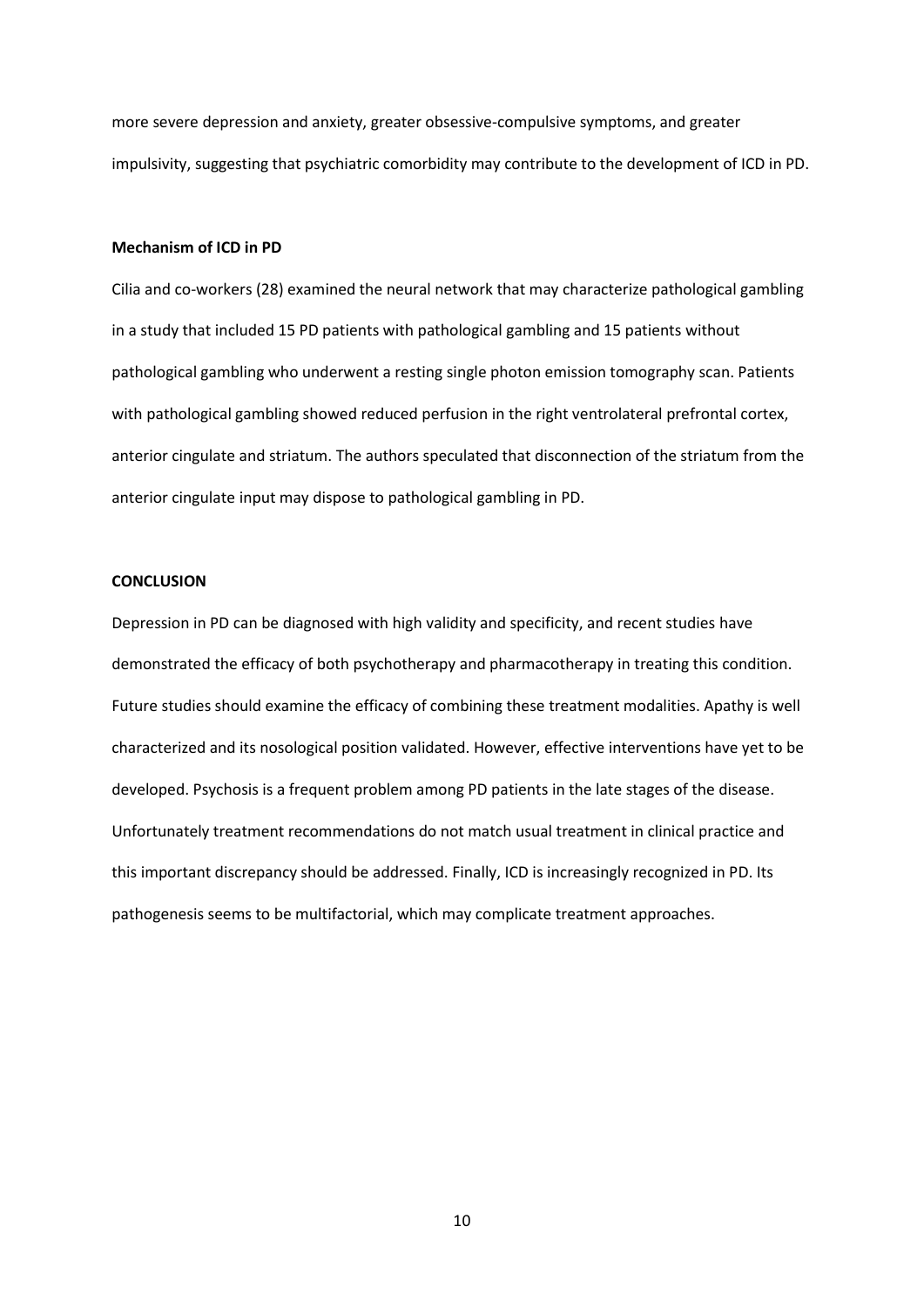# **KEY POINTS**

- Depression in PD should be diagnosed using unmodified DSM-IV criteria
- Depression in PD is effectively treated with Cognitive Behavioural Therapy and pharmacotherapy (e.g. nortriptyline, venlafaxine).
- Apathy is common in PD and is associated with depression and cognitive deficits.
- Clozapine has the highest efficacy among antipsychotics to treat psychosis in PD but it is rarely used.
- Impulse Control Disorders are related to co-morbid psychiatric disorders and is more frequent among PD patients on amantadine.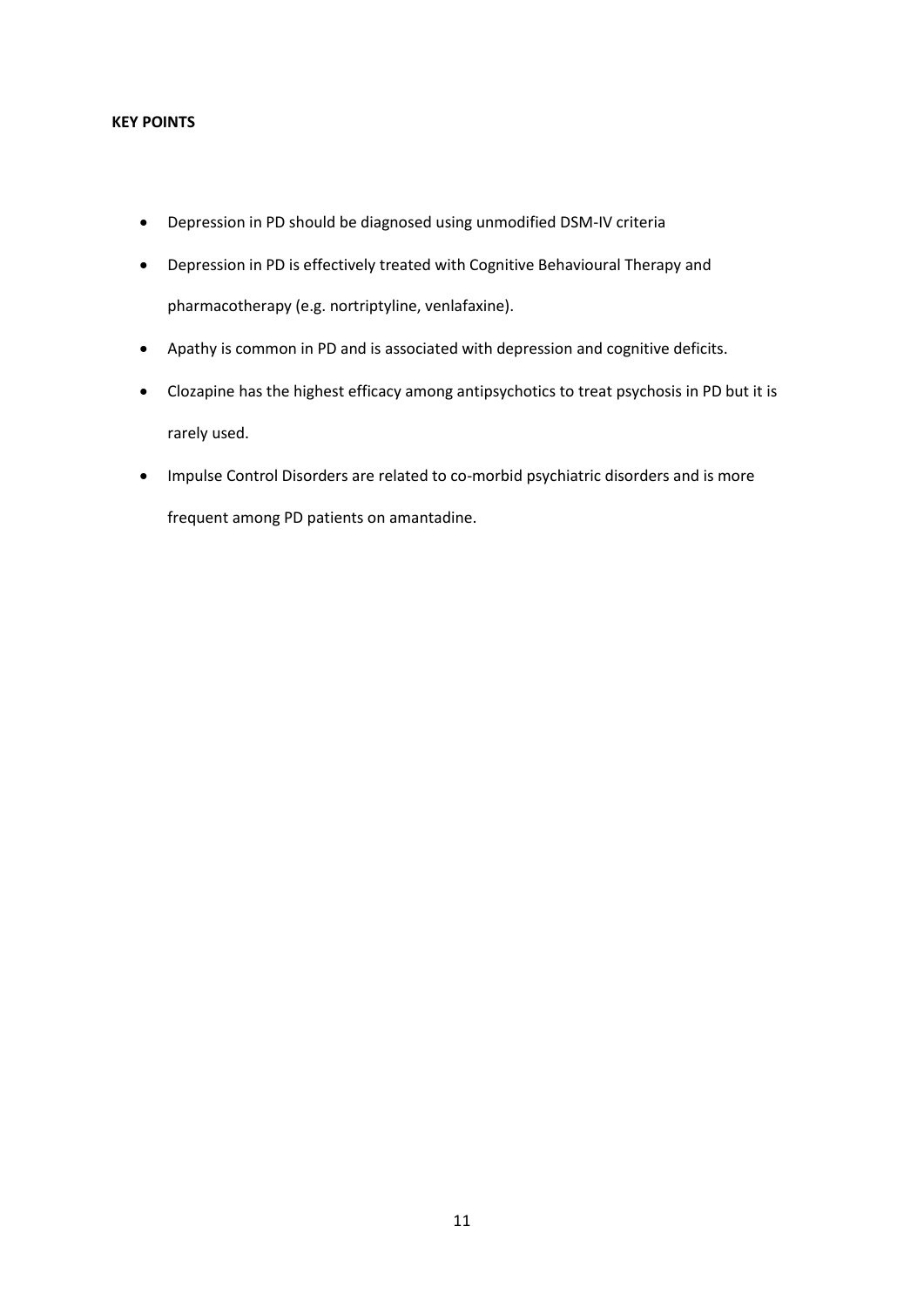#### **REFERENCES AND RECOMMENDED READING**

<span id="page-12-0"></span>1. Starkstein S, Merello M, Jorge R, Brockman S, Bruce D, Petracca G, et al. A validation study of depressive syndromes in Parkinson's disease. Movement Disorders. 2008;15:538-46.

<span id="page-12-1"></span>2. Starkstein SE, Mayberg HS, Leiguarda R, Preziosi TJ, Robinson RG. A prospective longitudinal study of depression, cognitive decline, and physical impairments in patients with Parkinson's disease. Journal of Neurology, Neurosurgery & Psychiatry. 1992;55(5):377-82.

<span id="page-12-2"></span>3. Starkstein S, Dragovic M, Jorge R, Brockman S, Merello M, Robinson RG, et al. Diagnostic criteria for depression in Parkinson's disease: a study of symptom patterns using latent class analysis. Movement disorders : official journal of the Movement Disorder Society. 2011;26(12):2239- 45.

\* This study provided validation to specific criteria for diagnosing depression in Parkinson's disease.

<span id="page-12-3"></span>4. Brown RG, Landau S, Hindle JV, Playfer J, Samuel M, Wilson KC, et al. Depression and anxiety related subtypes in Parkinson's disease. Journal of Neurology Neurosurgery and Psychiatry. 2011:in press.

<span id="page-12-4"></span>5. Dobkin RD, Menza M, Bienfait KL, Gara M, Marin H, Mark MH, et al. Depression in Parkinson's disease: symptom improvement and residual symptoms after acute pharmacologic management. The American journal of geriatric psychiatry : official journal of the American Association for Geriatric Psychiatry. 2011;19(3):222-9.

<span id="page-12-5"></span>6. Dobkin RD, Menza M, Allen LA, Gara MA, Mark MH, Tiu J, et al. Cognitive-behavioral therapy for depression in Parkinson's disease: a randomized, controlled trial. The American journal of psychiatry. 2011;168(10):1066-74.

<span id="page-12-6"></span>7. Weintraub D, Mavandadi S, Mamikonyan E, Siderowf AD, Duda JE, Hurtig HI, et al. Atomoxetine for depression and other neuropsychiatric symptoms in Parkinson disease. Neurology. 2010;75(5):448-55.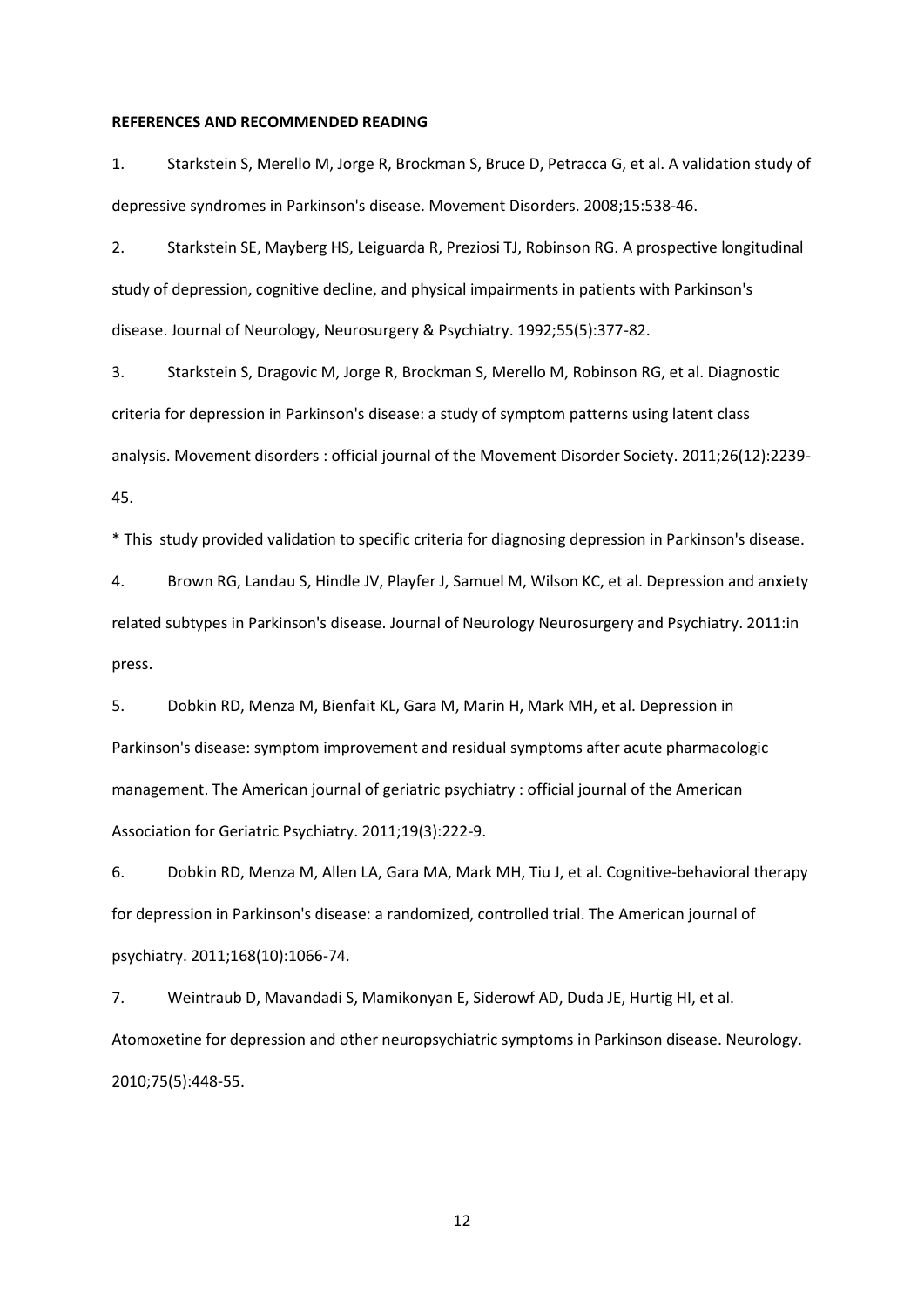<span id="page-13-0"></span>8. Barone P, Poewe W, Albrecht S, Debieuvre C, Massey D, Rascol O, et al. Pramipexole for the treatment of depressive symptoms in patients with Parkinson's disease: a randomised, double-blind, placebo-controlled trial. Lancet Neurology. 2010;9(6):573-80.

<span id="page-13-1"></span>9. Devos D, Dujardin K, Poirot I, Moreau C, Cottencin O, Thomas P, et al. Comparison of desipramine and citalopram treatments for depression in Parkinson's disease: a double-blind, randomized, placebo-controlled study. Movement Disorders. 2008;23(6):850-7.

<span id="page-13-2"></span>10. Menza M, Dobkin RD, Marin H, Mark MH, Gara M, Buyske S, et al. A controlled trial of antidepressants in patients with Parkinson disease and depression. Neurology. 2009;72(10):886-92.

<span id="page-13-3"></span>11. Dobkin RD, Menza M, Bienfait KL, Gara M, Marin H, Mark MH, et al. The impact of antidepressant treatment on cognitive functioning in depressed patients with Parkinson's disease. J Neuropsychiatry Clin Neurosci. 2010;22(2):188-95.

<span id="page-13-4"></span>12. Paumier KL, Siderowf AD, Auinger P, Oakes D, Madhavan L, Espay AJ, et al. Tricyclic antidepressants delay the need for dopaminergic therapy in early Parkinson's disease. Mov Disord. 2012 (in press).

\* This study demonstrates that early PD patients under treatment with tricyclic antidepressants show a significant delay in the initiation of dopaminergic therapy.

<span id="page-13-5"></span>13. Richard IH, McDermott MP, Kurlan R, Lyness JM, Como PG, Pearson N, et al. A randomized, double-blind, placebo-controlled trial of antidepressants in Parkinson disease. Neurology. 2012;78(16):1229-36.

\*\* This is the largest randomized controlled study to demonstrate the efficacy and safetyof both paroxetine and venlafaxine in treating depression in Parkinson's disease (Class I evidence).

<span id="page-13-6"></span>14. Seppi K, Weintraub D, Coelho M, Perez-Lloret S, Fox SH, Katzenschlager R, et al. The Movement Disorder Society Evidence-Based Medicine Review Update: Treatments for the nonmotor symptoms of Parkinson's disease. Movement disorders : official journal of the Movement Disorder Society. 2011;26 Suppl 3:S42-80.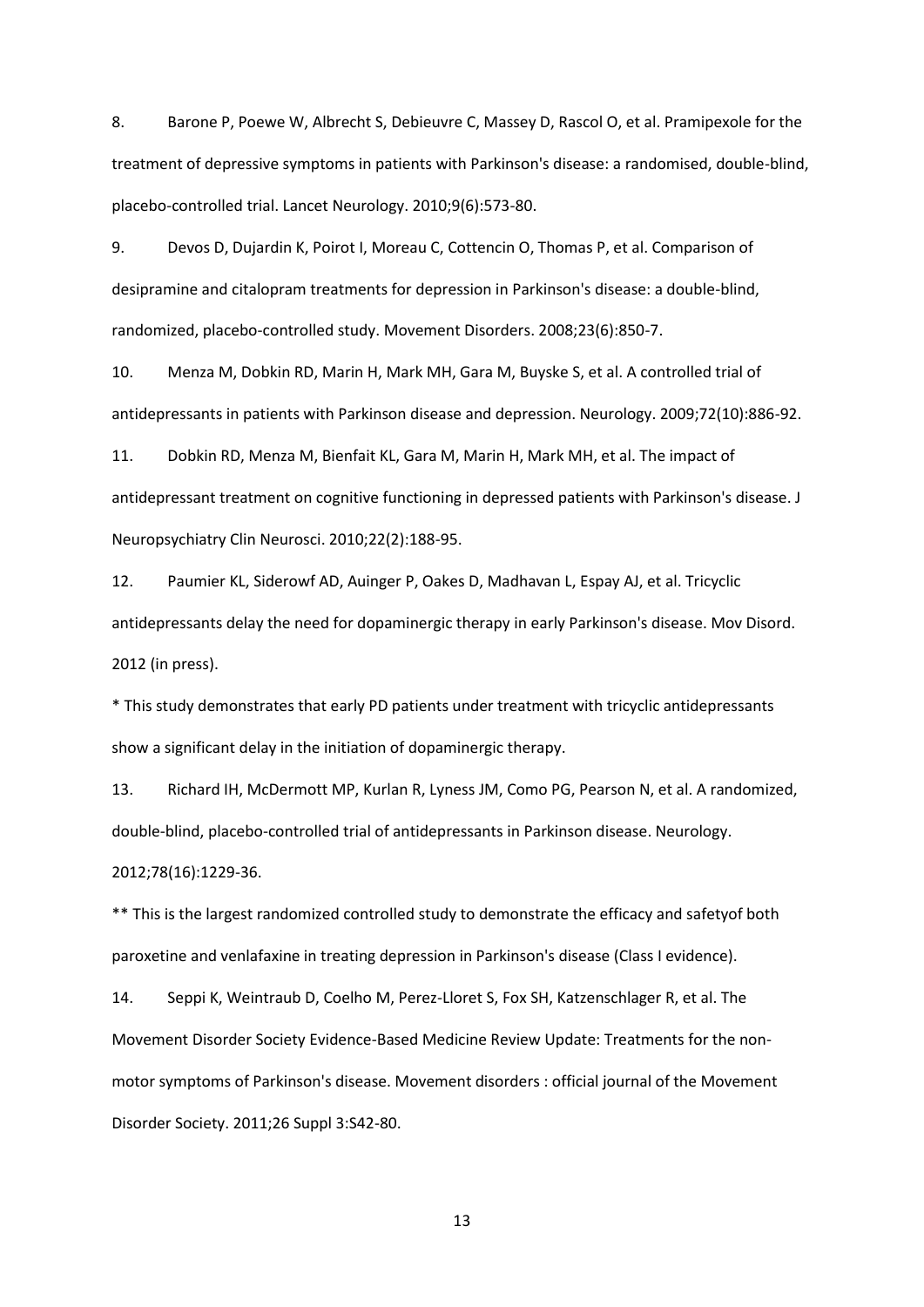<span id="page-14-0"></span>15. Pal E, Nagy F, Aschermann Z, Balazs E, Kovacs N. The impact of left prefrontal repetitive transcranial magnetic stimulation on depression in Parkinson's disease: a randomized, double-blind, placebo-controlled study. Movement disorders : official journal of the Movement Disorder Society. 2010;25(14):2311-7.

<span id="page-14-1"></span>16. Starkstein S, Merello M, Jorge R, Brockman S, Bruce D, Power B. The syndromal validity and nosological position of apathy in Parkinson's disease. Movement Disorders. 2009;15:1211-6

<span id="page-14-2"></span>17. Dujardin K, Sockeel P, Delliaux M, Destee A, Defebvre L. Apathy May Herald Cognitive Decline and Dementia in Parkinson's Disease. Movement Disorders. 2009;24(16):2391-7.

<span id="page-14-3"></span>18. Reijnders JSAM, Scholtissen B, Weber WEJ, Aalten P, Verhey FRJ, Leentjens AFG. Neuroanatomical correlates of apathy in Parkinson's disease: A magnetic resonance imaging study using voxel-based morphometry. Movement disorders : official journal of the Movement Disorder Society. 2010;25(14):2318-25.

<span id="page-14-4"></span>19. Weintraub D, Hurtig HI. Presentation and management of psychosis in Parkinson's disease and dementia with Lewy bodies. The American journal of psychiatry. 2007;164(10):1491-8.

<span id="page-14-5"></span>20. Morgante L, Colosimo C, Antonini A, Marconi R, Meco G, Pederzoli M, et al. Psychosis associated to Parkinson's disease in the early stages: relevance of cognitive decline and depression. Journal of neurology, neurosurgery, and psychiatry. 2012;83(1):76-82.

<span id="page-14-6"></span>21. Forsaa EB, Larsen JP, Wentzel-Larsen T, Goetz CG, Stebbins GT, Aarsland D, et al. A 12-year population-based study of psychosis in Parkinson disease. Archives of Neurology. 2010;67(8):996- 1001.

<span id="page-14-7"></span>22. Fernandez HH, Aarsland D, Fenelon G, Friedman JH, Marsh L, Troster AI, et al. Scales to assess psychosis in Parkinson's disease: Critique and recommendations. Movement disorders : official journal of the Movement Disorder Society. 2008;23(4):484-500.

<span id="page-14-8"></span>23. Weintraub D, Chen P, Ignacio RV, Mamikonyan E, Kales HC. Patterns and trends in antipsychotic prescribing for Parkinson disease psychosis. Arch Neurol. 2011;68(7):899-904. Epub 2011/07/13.